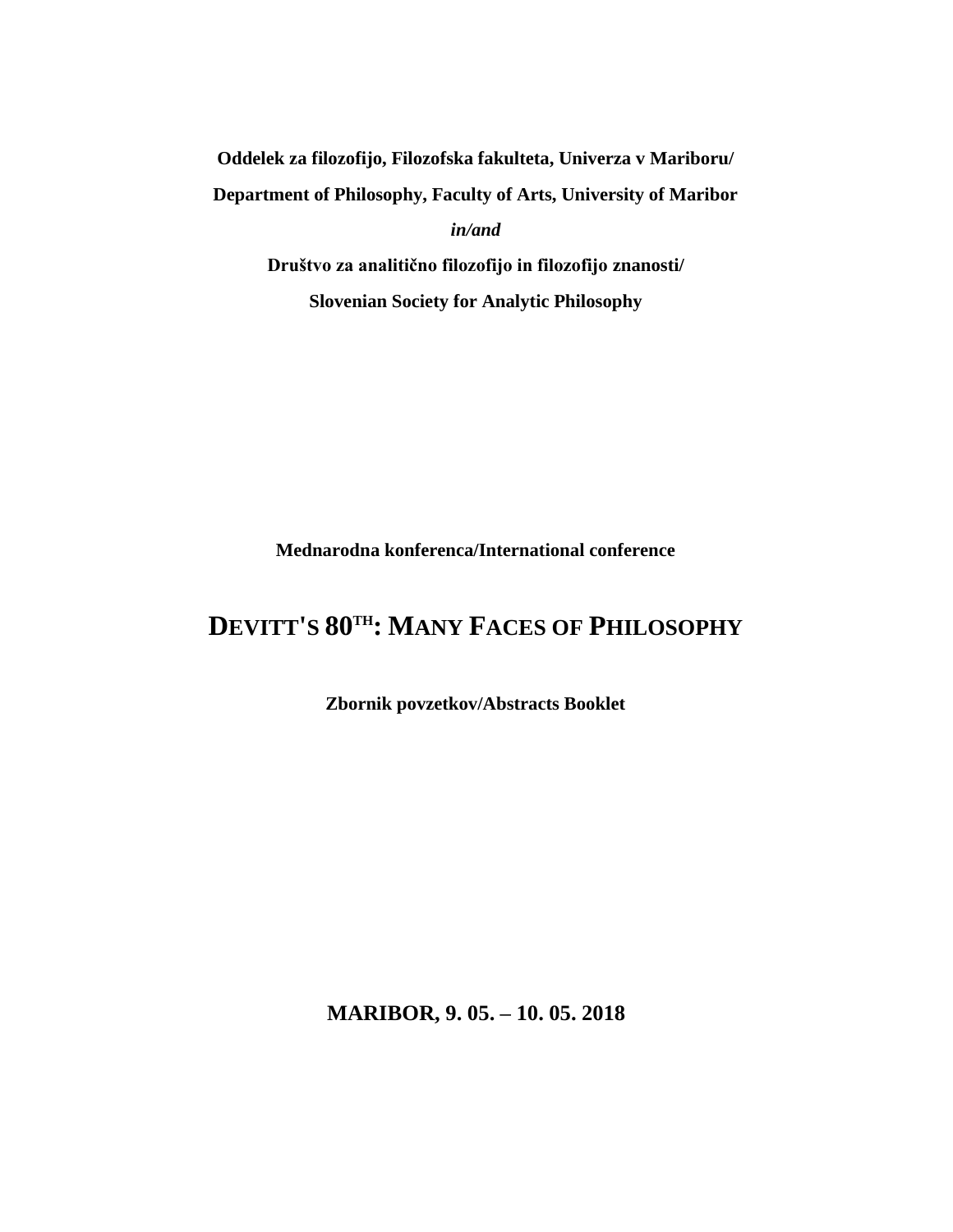# **Program/Programme**

#### **Sreda/Wednesday Prostor/Room 2.7/FF**

| $09:30 - 10:00$ | Otvoritev simpozija/Opening ceremony                                                                                                                                    |
|-----------------|-------------------------------------------------------------------------------------------------------------------------------------------------------------------------|
| $10:00 - 11:00$ | Michael Devitt and Nicolas Porot (The City University of New York): The<br>Reference of Proper Names: Testing Usage and Intuitions                                      |
| $11:05 - 11:50$ | Genoveva Marti (ICREA and University of Barcelona): Experimental<br>Semantics, Descriptivism and Anti-Descriptivism. Should We Endorse<br><b>Referential Pluralism?</b> |
| $11:50 - 12:05$ | Odmor/Coffee break                                                                                                                                                      |
| $12:05 - 12:50$ | Zdenka Brzović (University of Rijeka): Devitt's Promiscuous Essentialism                                                                                                |
| $12:55 - 13:40$ | Urška Martinc (University of Maribor): Michael Devitt: Biological Realism                                                                                               |
| $13:40 - 15:10$ | Kosilo/Lunch                                                                                                                                                            |
| $15:10 - 15:55$ | Marian David (University of Graz): Truth and Truthbearers                                                                                                               |
| $16:00 - 16:45$ | Vojislav Božičković (University of Belgrade): Causal Networks<br>and the Subject's Point of View                                                                        |
| $16:45 - 17:00$ | Odmor/Coffee break                                                                                                                                                      |
| $17:00 - 17:45$ | Danilo Šuster (University of Maribor): Realism, Skepticism and<br><b>Epistemological Disasters</b>                                                                      |
| $18:30 - 19:30$ | Glasbeni dogodek/Musical event                                                                                                                                          |
|                 | Jelena Tihomirović (piano) and Metod Sironić (flute) will play W. A.<br>Mozart, George Enescu, Alberto Ginastera, and Béla Bartók                                       |
| $20:00-$        | Večerja/Conference dinner                                                                                                                                               |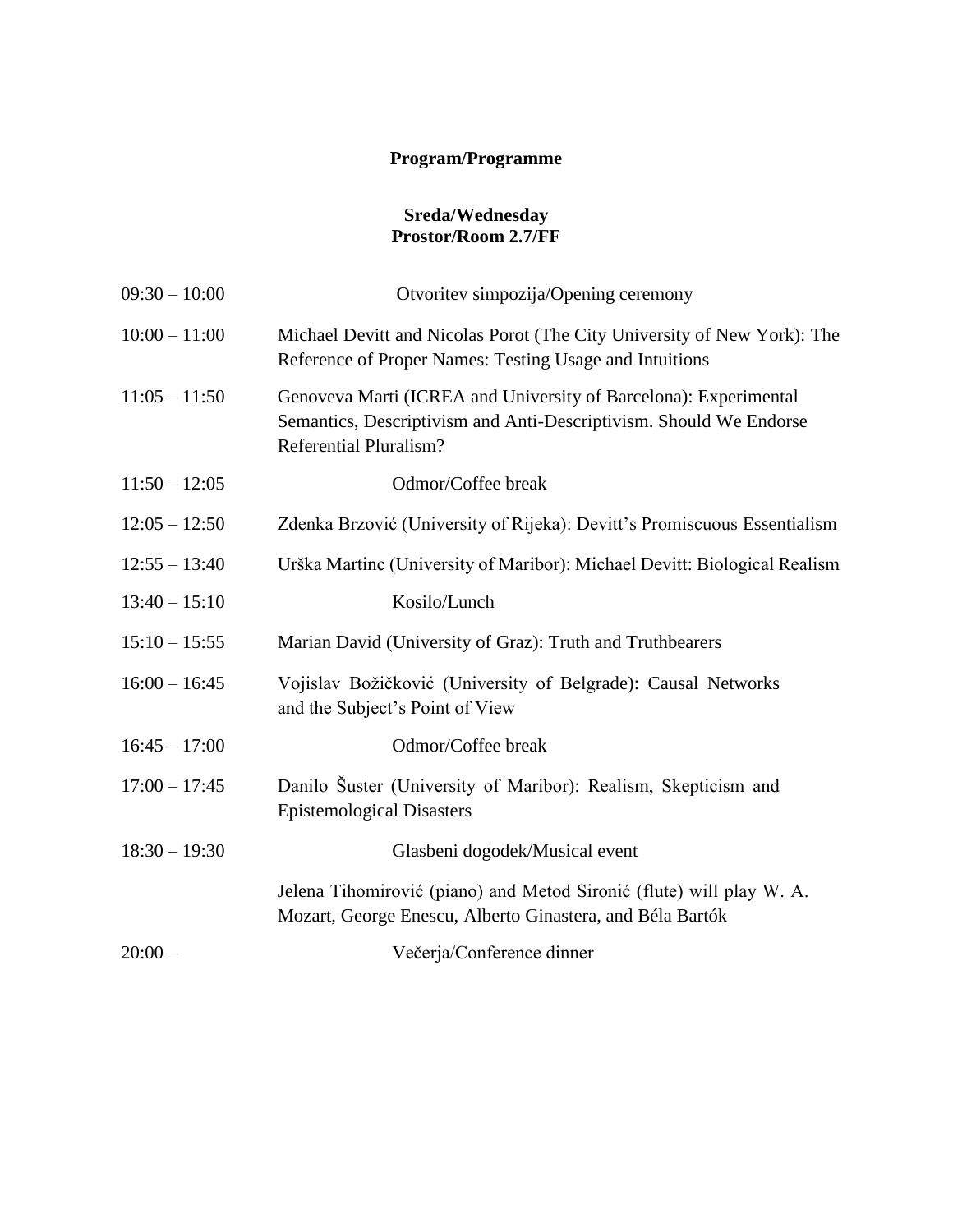# **Program/Programme**

#### **Četrtek/Thursday Prostor/Room 2.7/FF**

| $09:30 - 10:15$ | Dunja Jutronić (University of Maribor and University of Split):<br>Attempts at Solving the Qua-Problem                       |
|-----------------|------------------------------------------------------------------------------------------------------------------------------|
| $10:20 - 11:05$ | Nenad Miščević (University of Maribor): The Semantic Powertrain                                                              |
| $11:05 - 11:20$ | Odmor/Coffee break                                                                                                           |
| $11:20 - 12:05$ | Martina Blečić (University of Rijeka): Pragmatic Meaning and<br>Convention                                                   |
| $12:10 - 12:55$ | Miljana Milojević (University of Belgrade) Intuitions and Theories of<br>Reference                                           |
| $13:00 - 14:30$ | Kosilo/Lunch                                                                                                                 |
| $14:30 - 15:15$ | Andrej Jandrić (University of Belgrade): Rigid Application, Theoretical<br><b>Identifications and Metaphysical Necessity</b> |
| $15:20 - 16:05$ | Bojan Borstner and Tadej Todorović (University of Maribor): An Old<br>Dispute On Properties                                  |
| $16:10 - 16:55$ | Michael Devitt: Final comments and remarks                                                                                   |
| 17:00           | Zaključek/Conclusion                                                                                                         |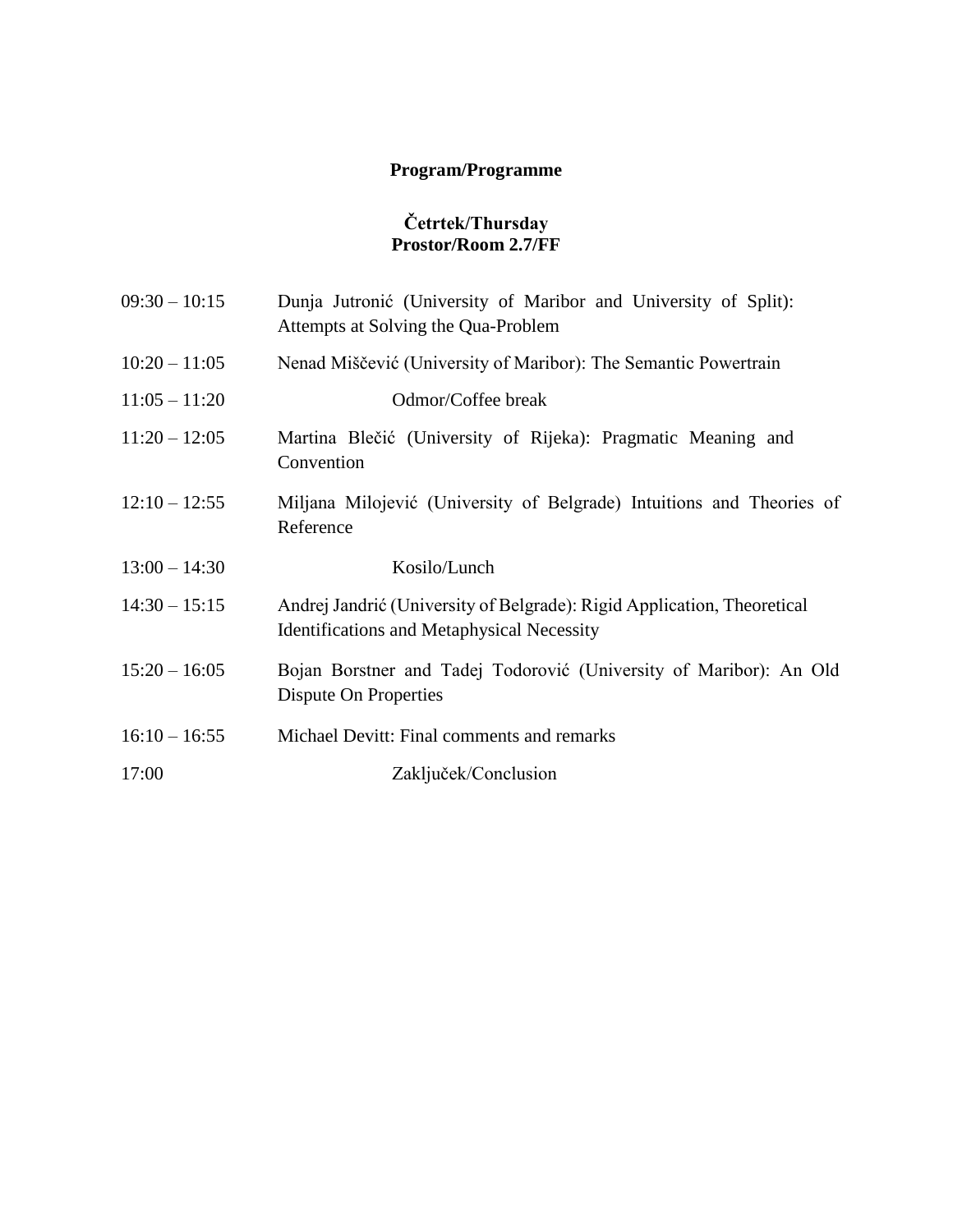

# **Povzetki/Abstracts**

*Michael Devitt and Nicolas Porot, The City University of New York*

### **The Reference of Proper Names: Testing Usage and Intuitions**

Experiments on theories of reference have mostly tested referential intuitions. We think that experiments should rather be testing linguistic usage. **Substantive Aim (I)**: to test classical description theories of proper names against usage by "elicited production". Our results count decisively against those theories. **Methodological Aim (I)**: Machery et al. (2009) claim that truthvalue judgment experiments test usage. Martí (2014) disagrees. We argue that Machery et al. are right and offer some results that are consistent with that conclusion. **Substantive aim (II)**: Machery et al. provide evidence that the usage of a name varies, being sometimes descriptive, sometimes not. In seven out of eight tests of usage, we did not replicate this variation. **Methodological Aim (II)**: to test the reliability of referential intuitions by comparing them with linguistic usage. Earlier studies led us to predict that we would find those intuitions unreliable, but we did not. Our results add to evidence that tests of referential intuition are susceptible to unpredictable wording effects.

**Key words**: reference; referential intuition; linguistic usage; truth-value judgment; proper name; description theory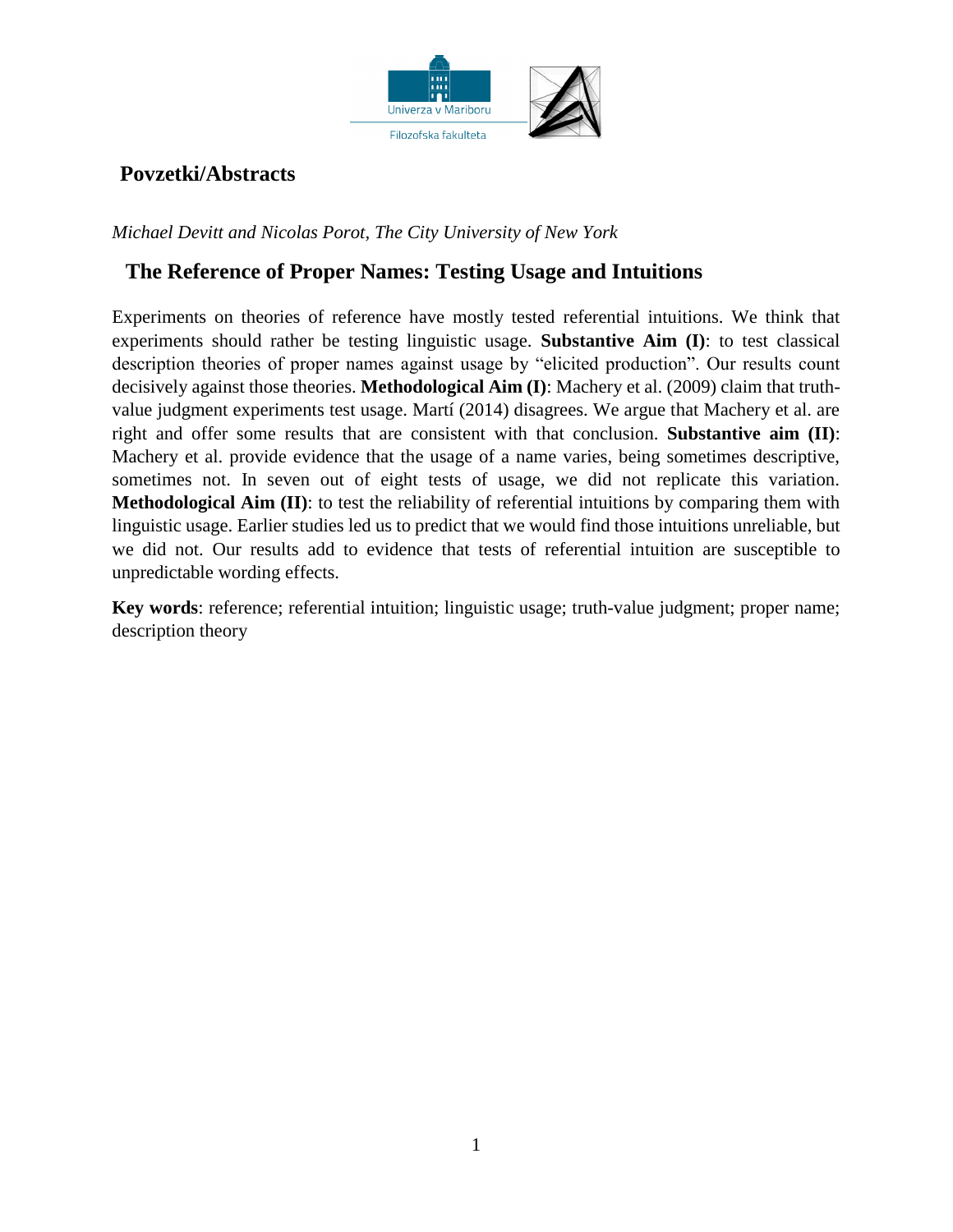

### *Genoveva Marti, ICREA and University of Barcelona*

### **Experimental Semantics, Descriptivism and Anti-Descriptivism. Should We Endorse Referential Pluralism?**

Discussions of semantic theory by experimental philosophers cast doubt on the universality of the intuitions that drive the approach to the semantics of singular and general terms inspired by Kripke and Putnam, among others. Data collected in several empirical studies seem to support the view according to which what an expression refers to is relative to cultural or conversational context. Some results appear to support even wide variations in the semantic *modus operandi* of names and general terms in different uses by one and the same speaker. According to experimental semanticists, the results of those observations support some form of descriptivism against the causal-historical picture of reference, inspired by Kripke, Putnam, and Donnellan and developed by Michael Devitt, refuting what we took to be the fundamental lessons of the approach. Some philosophers have argued that as a consequence we should be prepared to become pluralists. I argue that this is not so.

**Key words**: experimental philosophy; experimental semantics; referential pluralism; semantic pluralism; communication.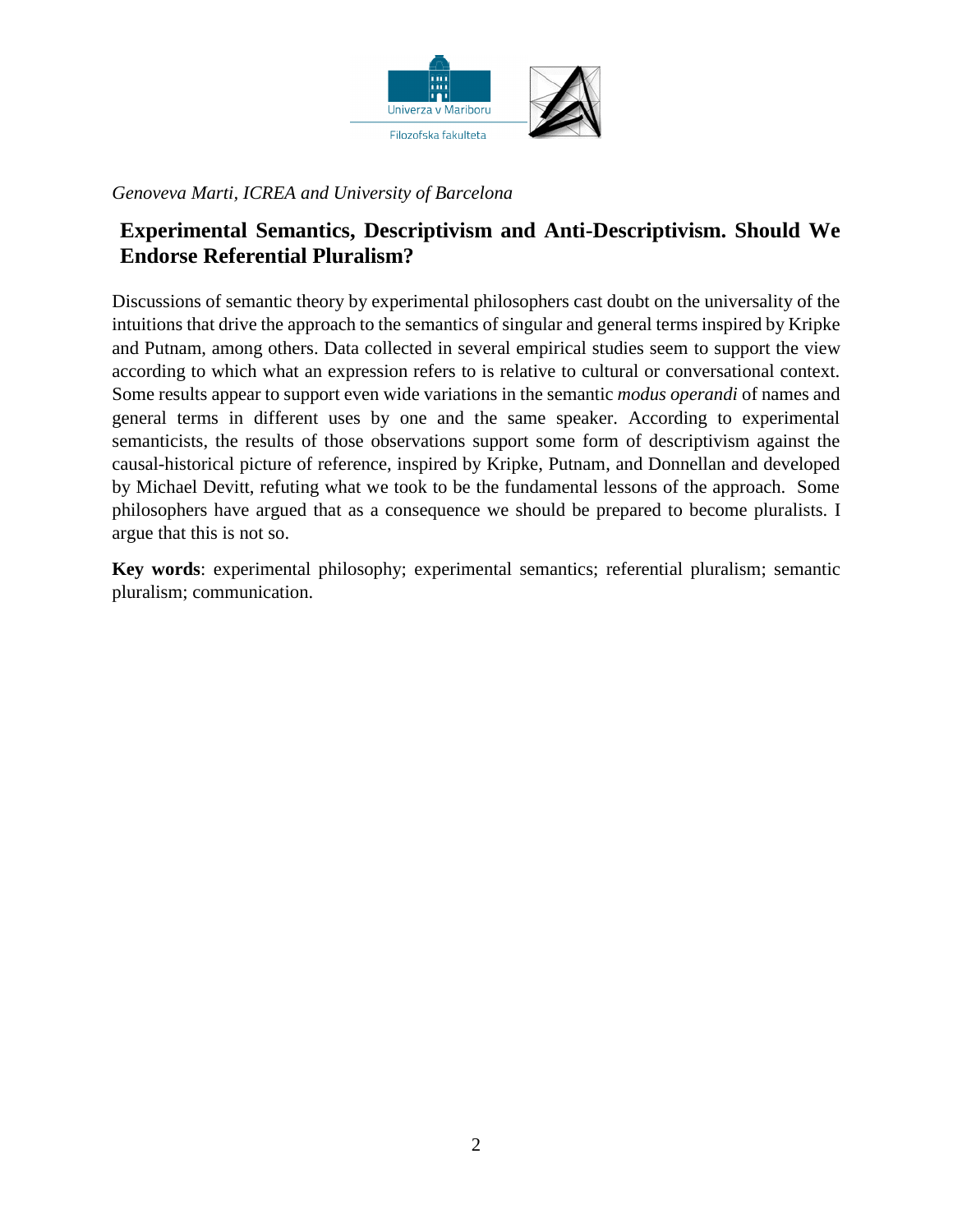

### *Zdenka Brzović, University of Rijeka*

### **Devitt's Promiscuous Essentialism**

When Devitt published his controversial "Resurrecting Biological Essentialism" (Devitt 2008) paper it prompted many reactions by philosophers of biology trying to argue in favor of the near consensus view that there is no place for essentialism in biology when it comes to species (Barker 2010; Ereshefsky 2010; Lewens 2012). Most of the reactions did not discuss Devitt's version of essentialism as being somehow specific or different than the traditional variety, with the exception of Ereshefsky (2010), who identifies Devitt's view as belonging to 'new biological essentialism'. In this paper, I will inspect in greater detail Devitt's version of natural kinds essentialism and its relation to what I take to be the traditional approach to essentialism. Essentialism is standardly taken to have three main tenets: (1) all and only kind members possess a common essence; (2) essence is responsible for traits associated with kind members; and (3) identifying an essence of a kind helps us explain and predict traits associated with kind members (Ereshefsky 2017). The socalled traditional essentialism is associated with two additional claims: (4) that essences ought to be intrinsic properties of kind members, and not extrinsic or relational ones, and (5) natural kind monism, i.e. the claim that there is one correct way of dividing the world into natural kinds. Firstly, I examine what distinguishes Devitt's view from the cluster approaches to natural kinds and argue that his view is compatible with (1), which implies that natural kinds ought to be categorically distinct, while the cluster approaches reject this. Secondly, I investigate the relation of Devitt's view to the two additional tenets associated with traditional essentialist view (4) and (5) and show that he denies both, which makes his view a variety of pluralistic essentialism. I argue that Devitt's version of essentialism is so encompassing that it is more precise to name it promiscuous essentialism, due to its likeness to Dupre's promiscuous realism. This allows it to encompass a vast range of groupings, but, as such, it suffers from an important weakness. It is very thin on tenet (3) of essentialism; identifying an essence on Devitt's promiscuous essentialism can be minimally explanatory.

#### **References**

Barker, Matthew J. 2010. "Specious Intrinsicalism". *Philosophy of Science* 77 (1): 73–91.

Devitt, Michael. 2008. "Resurrecting Biological Essentialism"." *Philosophy of Science* 75 (3): 344–82.

Ereshefsky, Marc. 2010. "What's Wrong with the New Biological Essentialism". *Philosophy of Science* 77 (5): 674–85.

———. 2017. "Species". In *The Stanford Encyclopedia of Philosophy*, Edward N. Zalta (Ed.), Fall 2017.

Lewens, Tim. 2012. "Species, Essence and Explanation". *Studies in History and Philosophy of Biological and Biomedical Sciences* 43 (4): 751–57.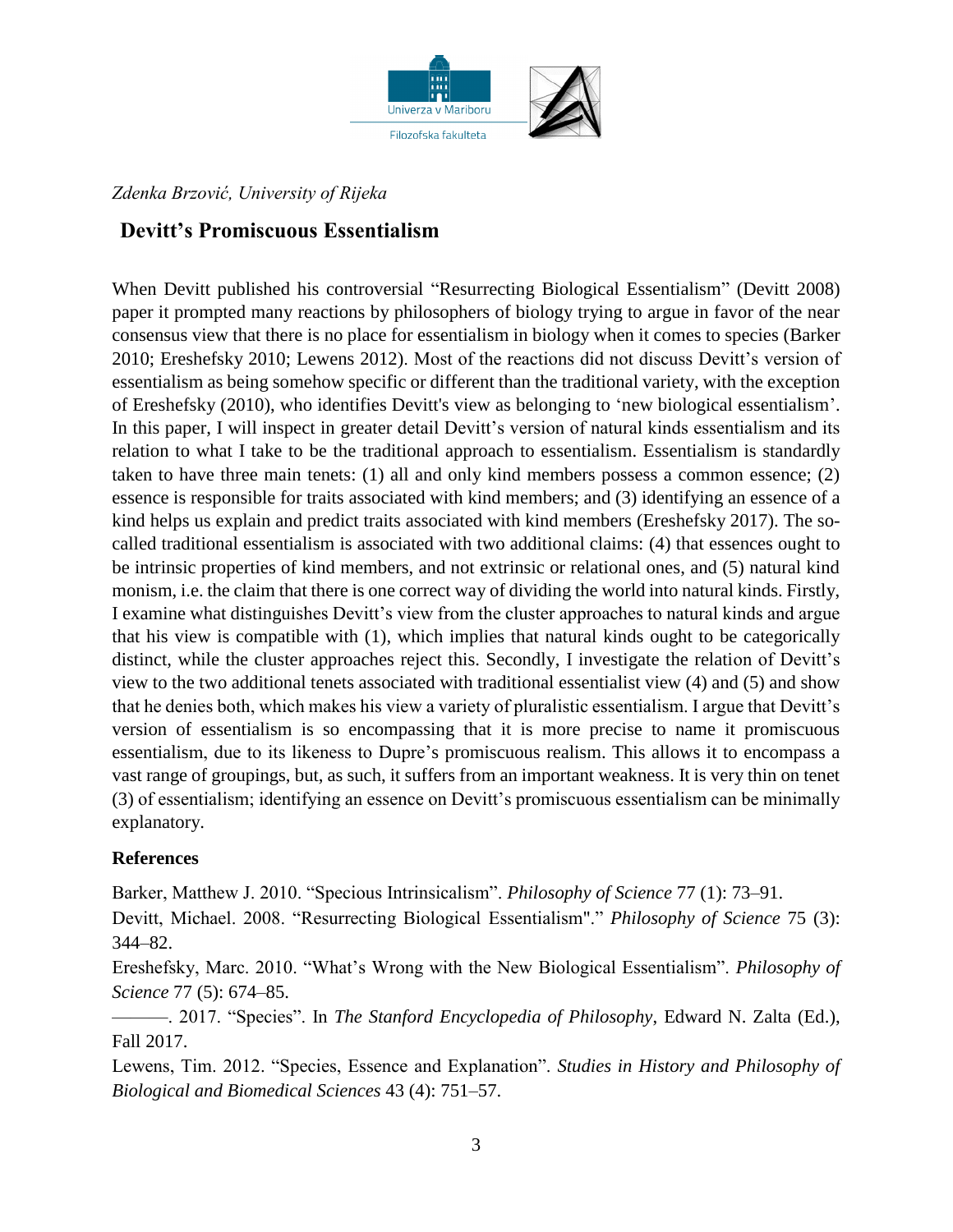

*Urška Martinc, University of Maribor*

# **Michael Devitt: Biological Realism**

In this paper, we are going to analyse Michael Devitt's position when considering natural kinds and biological realism. We will dedicate ourselves to natural kinds, the species concepts, and Devitt's view of the question regarding the 'species problem'.

The identification of species is a problem that has been quite popular for some time now, as numerous articles and books have been written by various authors, such as Mayr, Ereshefsky, Kitcher, Devitt, Sober, Okasha, Dupré, Mishler, O᾽Hara, Winston and others. We will examine the views of selected authors regarding this problem and analyse their arguments. We will examine Mayr's biological species concept (BSC) and compare it with the other species concepts.

There are several species concepts. This paper will examine the most recognizable species concepts, such as the phenetic species concept, the biological or reproductive species concept, the phylogenetic species concept, the ecological species concept, and the cohesion species concept. We will try to show the advantages and disadvantages of these concepts. We will help ourselves with the works of Judith E. Winston and other selected authors.

Devitt, in his article "Natural Kinds and Biological Realism" (2011), analyses (I) species concepts and explains what is (II) species monism and (III) species pluralism and what is (IV) biological realism. We will analyse Devitt's position and arguments and either confirm or reject his theses with our own arguments and examples.

**Key words**: natural kinds; biological kinds; species; species concepts.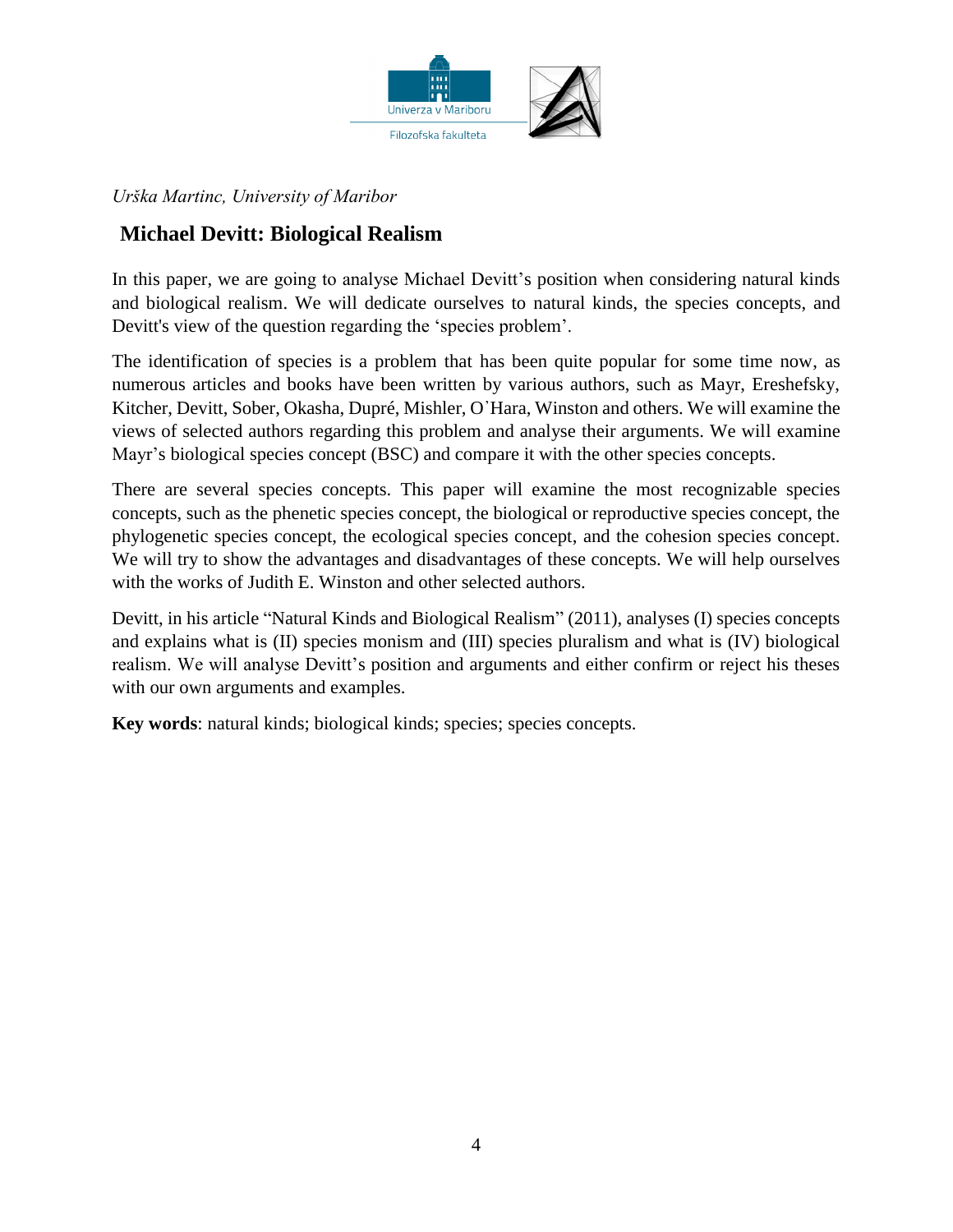

### *Marian David, University of Graz*

### **Truth and Truthbearers**

Concerning truth, Michael Devitt has admonished us to heed the distinction between concept and property. In this talk, I want to take a new look at another distinction that is crucial for the theory of truth; the distinction between different types of *bearers* of truth — this topic used to be discussed quite a bit, but it has dropped off the radar recently. I shall look at how different answers to the question "What are the proper/primary bearers of truth and falsehood?" bear on debates concerning truth: on realism vs. anti-realism about truth, correspondence theories and their competitors, deflationary approaches, the identity theory of truth, truth-definitions, the idea of truthmaking, and on relativism about truth.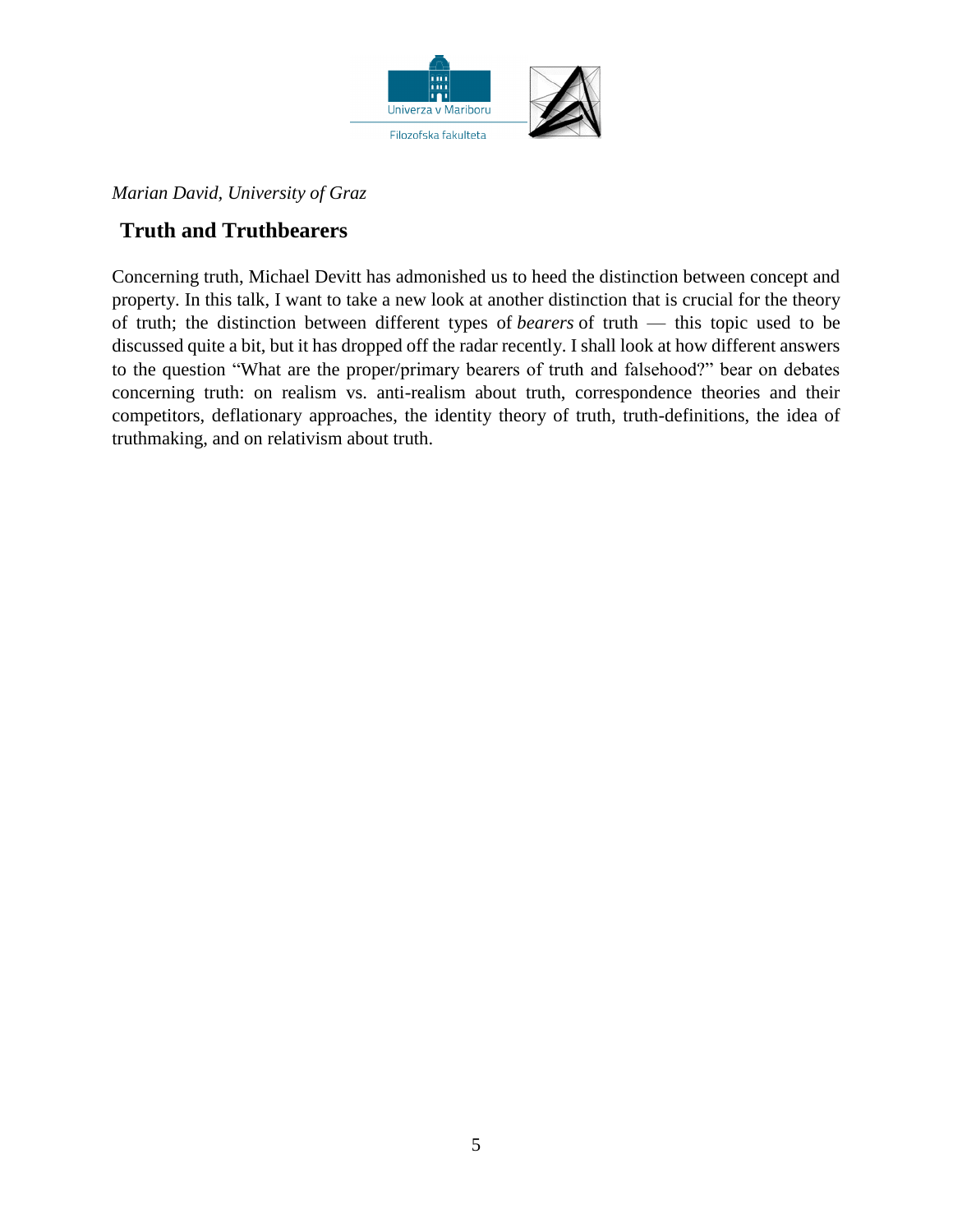

*Vojislav Božičković, University of Belgrade*

# **Causal Networks and the Subject's Point of View**

Devitt holds that the uses of proper names 'Mark Twain' and 'Samuel Clemens' are linked to two different designation chain types (d-chains) as two different causal paths leading to the same person, which are external to the subject's point of view. However, he also holds that d-chains play the role of Fregean senses. As such, d-chains need to account for the point of view of a subject who takes the statement 'Mark Twain is Samuel Clemens' to be false. I argue that d-chains are not fit for this role.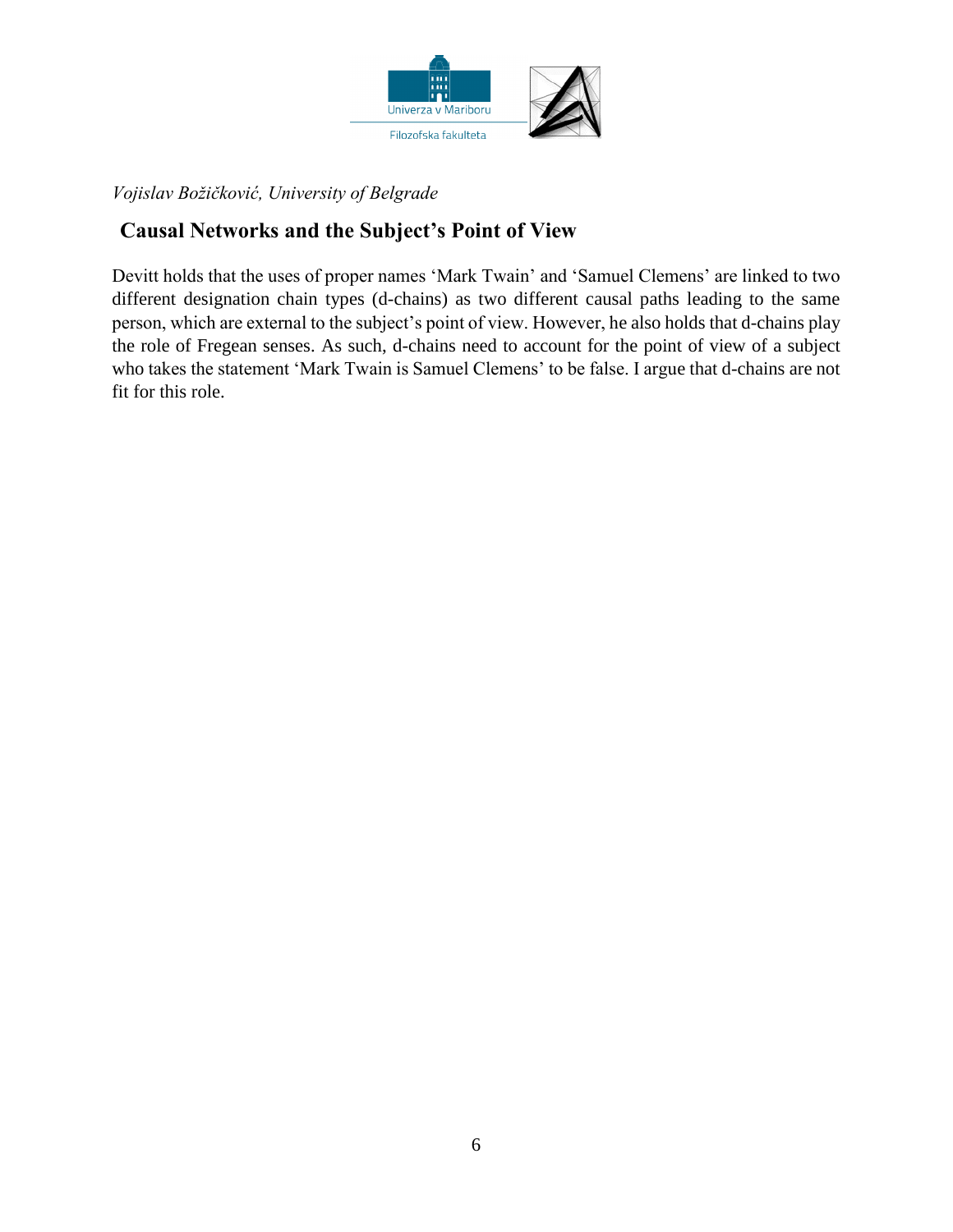

### *Danilo Šuster, University of Maribor*

### **Realism, Skepticism and Epistemological Disasters**

According to Devitt (2009) "the underdetermination of theories by evidence often leads to skepticism about the theories and hence to antirealism about the worlds described by the theories." The underdeterimination arguments (UA) and Cartesian-style skeptical arguments (SA) have much in common, still, the latter is more radical and, according to Devitt, whatever one is allowed to use against the skeptic one is allowed to use against the antirealist. He offers two strategies against SA: (i) offensive - Mooreanism and naturalism; (ii) defensive - lack of proper epistemological theories for "just about anything". Both are problematic from the dialectical and theoretical point of view. Mooreanism is notorious for its question-begging and there are powerful objections to the circular nature of inference to the best explanation (Devitt's main example ampliative inference) as a weapon against SA. I try to address these problems with the help of some distinctions - what is the problem? and what is the theoretical goal? To win (against the skeptic?), to convince (the audience or the doubter?), to justify (our epistemic practice).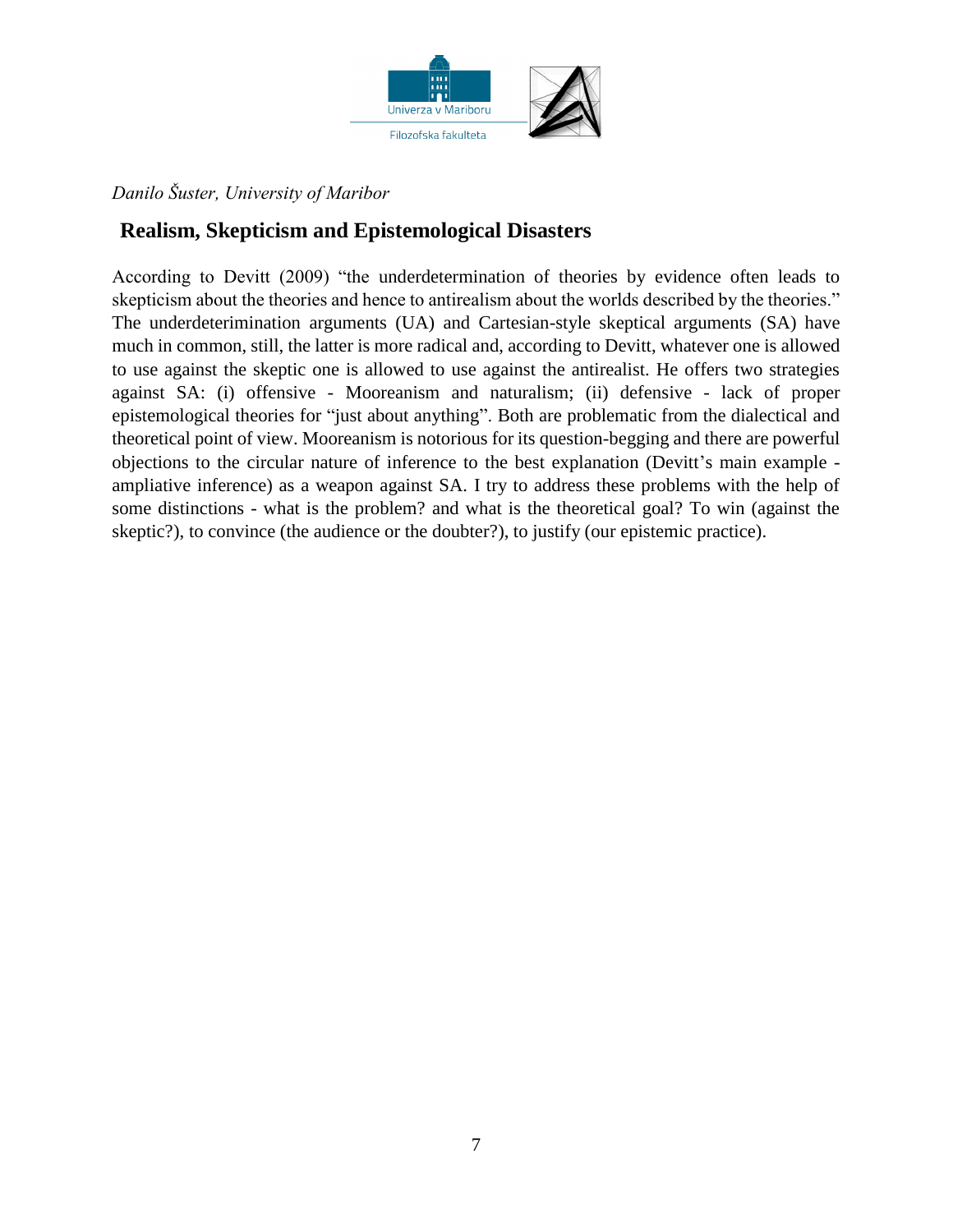

*Dunja Jutronić, University of Maribor and University of Split)*

# **Attempts at Solving the Qua-Problem**

One basic idea of the causal theory of reference is reference grounding. The name is introduced ostensively at a formal or informal dubbing. The question is: By virtue of what is the grounding term grounded in the object *qua*-horse and not in the other natural kind whose member it is? In virtue of what does it refer to all horses and only horses? The problem is usually called the *qua*problem. What the *qua*-problem suggests is that the causal historical theory in the final analysis depends on some kind of unexplained intentionality. This is a great problem since the whole project is actually an attempt is to explain intentionality naturalisticaly.

Devitt and Sterelny say that historical-causal theory of reference has a deep problem, the *qua*problem, which they doubt that it has the resources to solve. In 2002, Devitt says: "I have struggled mightily with this problem (1981a: 61–4; Devitt and Sterelny 1999: 79–80), but I now wonder whether this was a mistake: perhaps the problem is more for psychology than philosophy" (p. 115, footnote 15).

In this presentation, I have two aims: (i) to discuss the most important attempts at solving the *qua*problem; and (ii) to evaluate the solutions.

(i) I focus on the following attempts for the solution of the *qua*-problem: Sterelny (1983), Richard Miller's (1992), mentioning briefly more recent attempts by Ori Simchen (2912) and Paul Douglas (2108). I also concentrate on the attempts to the solution of the *qua*-problem in mind and brian sciences as presented by Penelope Maddy (1983) and more recently by Dan Ryder (2004). The attempt by Devitt and Sterelny (1999) is discussed in most detail.

(ii) In evaluating the solutions I argue that when a metaphysical question "*what is to name*" is replaced/or identified with the question about the *mechanism* of reference, namely "*in virtues of what* does a word attach to a particular object", then the final answer will/should be given by neurosemantics. If the goal of philosophical semantics is to explain semantics in a naturalistic way, there might be a vindication of the *qua*-problem. The most promising attempt is Neander's (2017), based on the teleological causal explanation of preconceptual content to which the conceptual can be developed, as Devitt and Sterelny suggested in their work (1999).

#### **References**

Devitt, Michael and Sterelny, Kim. (1999). *Language and Reality*. *An Introduction to the Philosophy of Language.* Oxford: Basil Blackwell. Second edition. First edition 1987.

Devitt, Michael (2015). *Should Proper Names Still Seem So Problematic?* In Bianchi Andrea. (Ed.). *On Reference*. Oxford: Oxford University Press. 2015: 108-143.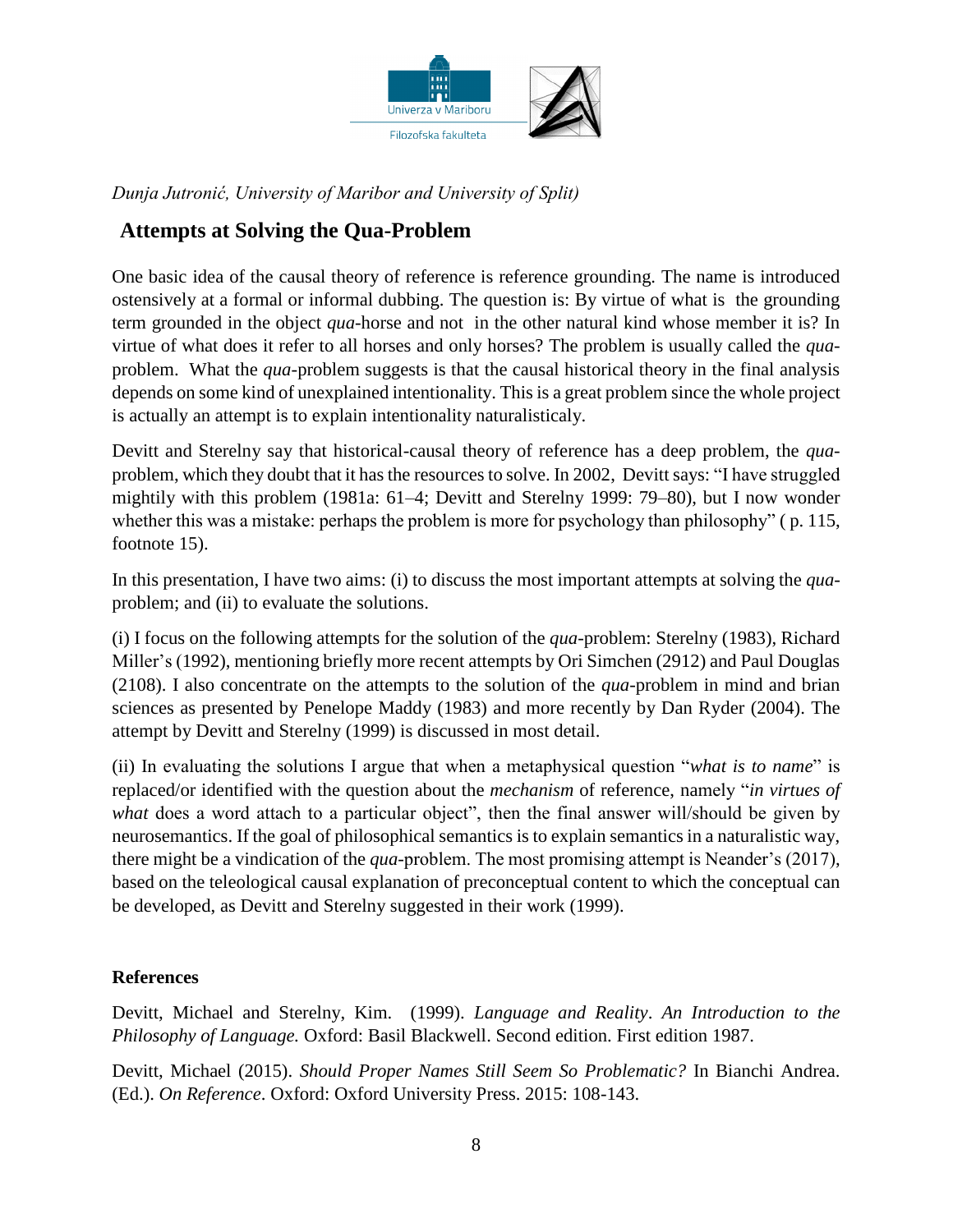

Douglas, Samuel Paul (2018). The *Qua*-Problem and Meaning Scepticism. *Linguistic and Philosophical Investigations* 17: 71–78.

Maddy, Penelope (1984). How the Causal Theorist Follows a Rule. *Midwest Studies in Philosophy*  9 (1): 457–477.

Miller, Robert (1992). A Purely Causal Solution to One of the Qua Problems. *Australasian Journal of Philosophy* 70 (4): 425–434.

Neander, Karen. (2017). *A Mark of the Mental*. Oxford: The MIT Press.

Ryder, Dan. (2004). "SINBAD Neurosemantics: A Theory of Mental Representation," *Mind & Language* 19: 211-40.

Simchen, Ori. (2012). Necessity in Reference. In William P. Kabasenche, Michael O'Rourke, and Matthew H. Slater (Eds.). 2012: 209-235.

Sterelny, Kim (1983). Natural Kinds Terms. *Pacific Philosophical Quarterly* 64: 100–125.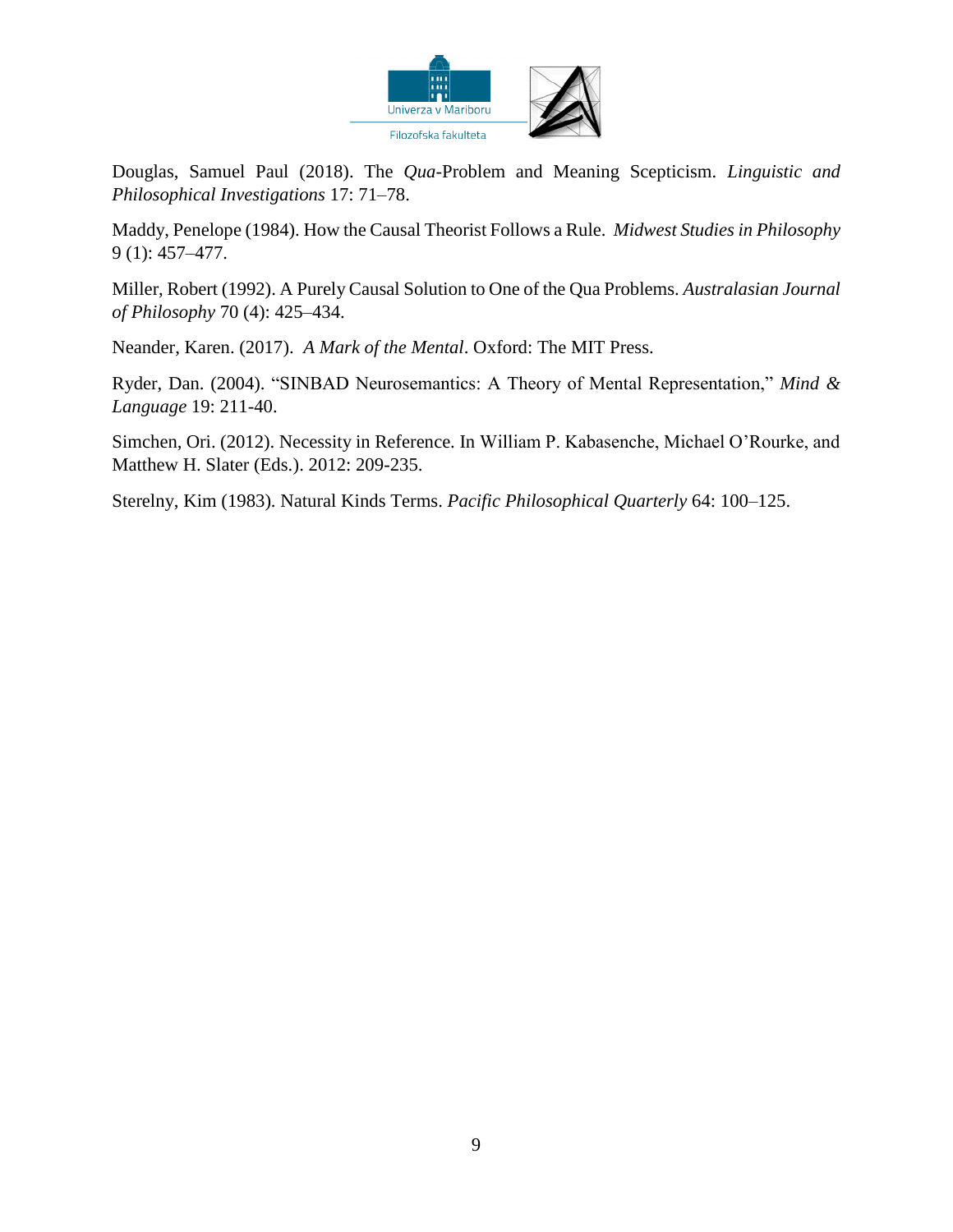

### *Nenad Miščević, University of Maribor*

### **The Semantic Powertrain**

In the realm of meaning, which territory belongs to pragmatics and which to semantics? Devitt and I agree on the primacy of semantics; I shall put it by saying that we are semanticists rather than pragmaticists. The vehicle of content is primarily semantic, and is run by its 'semantic engine', so to speak.

But what about problematic examples, like (1) *I've had breakfast*; (2) *You are not going to die*; (3) *It's raining*; (4) *The table is covered with books*; and (5) *Everybody went to Paris*?

Devitt proposes an extreme pan-semanticist answer: their semantic content is complete, since it relies on the convention pointing to what the speaker 'has in mind' (in Capone, 2013: 89). The semantic vehicle is complete, pragmatics offers just lining and paint. Another extreme is Bach's proposal that semantics encompasses only the 'skeleton', often not truth-conditional.

I would like to defend an intermediate semanticist position: semantic content provides the guidance to truth-conditions, the rest is pragmatics. Call this 'the guidance view'. In terms of vehicle metaphor, semantic content provides and directs the main force, it is the powertrain of the vehicle. The paper discusses the two semanticist strategies: Devitt's conventionalist one and the alternative guidance strategy that I would like to propose. The latter uses anaphora as the model for guidance: it assumes that anaphora is semantic, shows that anaphora guides the hearer in determining the truth-conditional content, argues that most problematic cases are anaphora-like (and the rest can be dealt with), and it follows that the guidance view is very close to being the right one.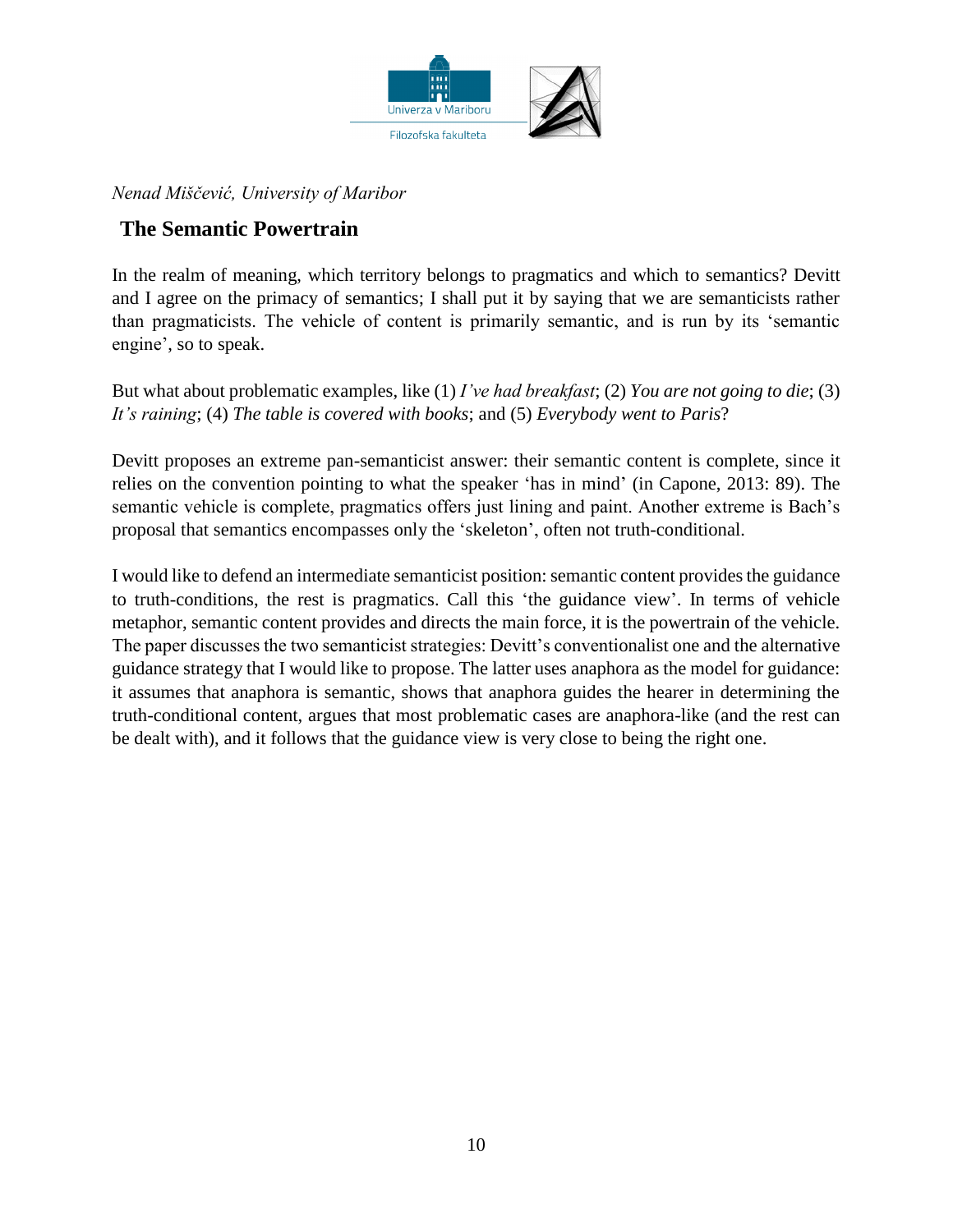

### *Martina Blečić, University of Rijeka*

### **Pragmatic Meaning and Convention**

Devitt acknowledges the importance of conventions for discussing language but he narrows their influence only to 'what is said'. The question we should ask is can we use conventions to explain the 'proprieties of an utterance that are not semantic', i.e. to explain pragmatic phenomena such as conversational implicature? Could an amplified notion of 'conventions' help us in the discussion about the 'metaphysics of meaning' and the 'epistemology of interpretation' cleverly presented by Devitt?

He claims that the processes that the hearer uses to interpret an utterance could provide evidence about a meaning-property but that they do not constitute it. He furthers his position with the idea that the hearer might do everything right, acting in accord with all appropriate communicative principles, and still get the wrong interpretation of an utterance. Discussing conversational implicatures, he writes that the implicature is not constituted by the hearer's competence to perform a pragmatic inference. According to him, the person doing the exploiting of a maxim that generates the implicature is the speaker. By putting more emphasis on the speaker, he wants to separate the question about the interpretation of an utterance from that of what constitutes meaning. But what if the speaker misuses this exploiting process?

This is not a question related exclusively to pragmatics. It could be suggested that if the speaker misuses the world 'pistol' his intention to express a thought is not enough to constitute the meaning of this world. Of course, Devitt acknowledges the fact that the linguistic conventions in which the speaker participates are constituted by the interdependent linguistic dispositions of the speech community that she is a member of. A wrong use of the world 'pistol' will create a misunderstanding for which the speaker is responsible because he used an expression in the wrong way. Could this not be applied to pragmatics?

Returning to conversational implicatures, we could say that a case of misunderstanding that led to a false belief in the hearer, even if he did everything right during his interpretation of the utterance, could be considered a case of communicational bad luck. Still, I believe that in such cases we should talk about the speaker's responsibility for what is said, since he used a pragmatic form wrongly. The pragmatic meaning, the message, cannot depend neither on the speaker nor on the hearer taken as individuals. They are language users exploiting existing pragmatic conventions. If we want to communicate successfully, those conventions should be respected by both sides and thus we cannot say that if the hearer 'does everything right' he misunderstood. In such cases he understood correctly, it is the speaker who misused an utterance. Furthermore, the epistemic component is not related only to the hearer. Just as he has to interpret an utterance correctly, so does the hearer have to know to correctly use it. The idea is that the pragmatic proprieties of utterances are not constituted by the speaker and his intention but are objective proprieties created by conventions that can be explained by appealing to human rationality.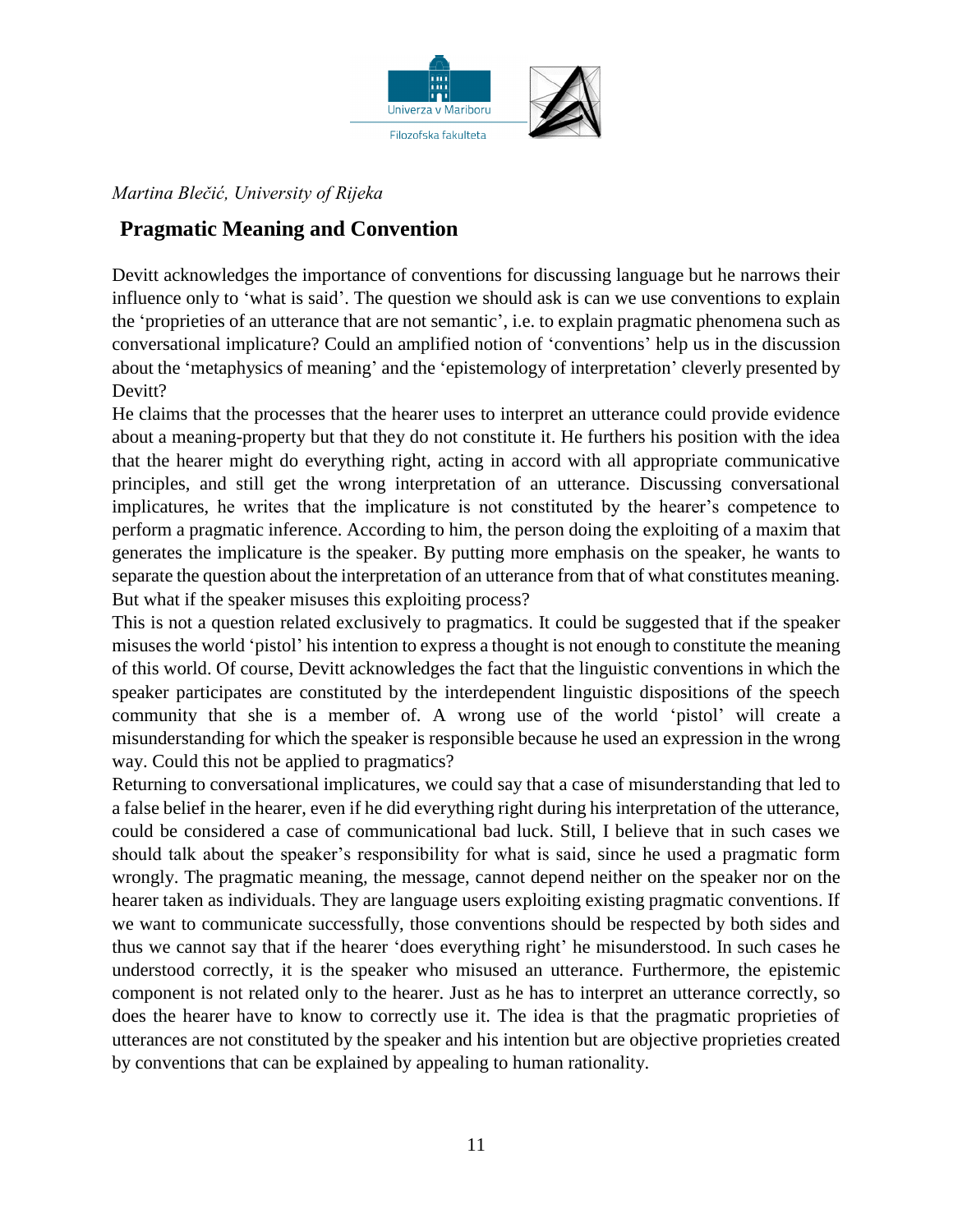

### *Miljana Milojević, University of Belgrade*

### **Intuitions and Theories of Reference**

In their (2004) paper, Machery et al. question the methodology of philosophers of language that consists in relying on their own linguistic intuitions in building theories of reference, while presenting them as universal and thus as evidential support for their theories. In order to challenge this kind of practice, Machery et al. constructed an experiment to test referential intuitions of East Asians and Westerners based on Kripke's (1980) cases of 'Gödel' and 'Jonah'. Based on the work of Nisbet et al. (2001) on cross-cultural cognitive differences, they predicted that referential intuitions of these two cultural groups will differ in such a way that Westerners will show to have much stronger causalist intuitions than East Asians, which was confirmed in the case of referential intuitions about 'Gödel'. Final conclusion of Machery et al. was that predominantly armchair philosophy, which rests on a universalist assumption about intuitions, uses a deeply faulty methodology because referential intuitions are not universal and vary across cultures. The paper provoked numerous responses, which can be grouped in two broad categories: a) those that question the appropriateness of the experiment and the interpretation of its results (it was pointed out that the experiment uses complicated hypothetical cases instead of more mundane examples which introduces greater uncertainty (Devitt 2011), that it does not properly distinguish between linguistic and metalinguistic intuitions and its relevance (Martí 2009), that the difference in results arises because of different epistemic and not referential intuitions (Sytsma and Livengood 2011), etc.), and b) those which question the starting assumption about the role of intuitions in constructing theories of reference. I will focus on the second kind of these objections, which *can* grant that the experiment shows that there are actual cross-cultural differences in folk referential intuitions, but which question the claimed implications of these results with respect to philosophical methodology. There are two kinds of responses that stand out in this group: Deutsch's (2009) claim that philosophers do not rely on intuitions as supporting evidence for their theories of reference, and Devitt's moderate response (2011, 2012) – the Expertise Defense – which questions the relevance of folk referential intuitions and presents a case for preferring intuitions of experts in supporting relevant theories. Devitt's defense is moderate because it calls for experimental methodology in philosophy of language and thus agrees with Machery et al. that armchair philosophy should be abandoned when it comes to theories of reference, but disagrees with respect to the object of experimentation and argues that experiments should be directed at linguistic usage and experts' intuitions. In turn, defense of the preference of expert intuitions in providing supporting evidence is based on a specific view on intuitions that Devitt presents in (2006, 2010, 2011, 2012, 2014), or 'the Modest Theory of Intuitions', which he contrasts to the received view in linguistics, or 'the Voice of Competence'. According to Devitt's view, intuitions are unreflective empirical theory-laden responses to phenomena. Both the Modest Theory of Intuitions and the Expertise Defense gained a lot of attention and were exposed to different objections. Instead of directly criticising Devitt's strategy in defending expert intuitions as better evidence for theories of reference and theory of intuitions on which it is based, my aim will be to reevaluate the position of this strategy and offered methodology for philosophy of language in comparison to its alternatives: 'armchair' philosophy and experimental philosophy based on folk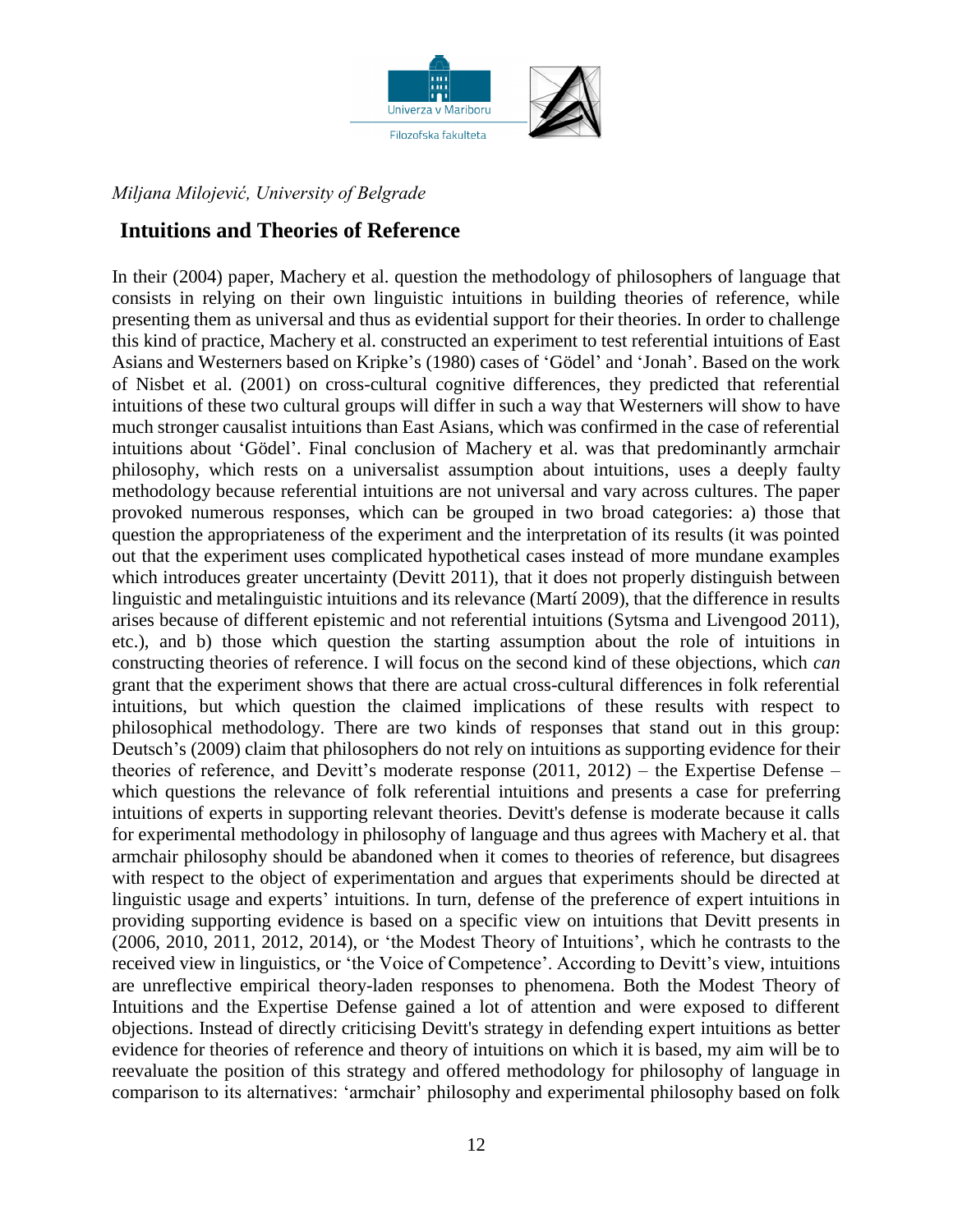

intuitions. Namely, it seems that the employment of a different theory of intuitions and insisting on greater value of expert intuitions in supporting theories makes Devitt's position far removed from original motivations for doing experimental philosophy and closer to the position defended by Deutsch (2009). On the other hand, request that expert intuitions should be tested against language use and linguistic reality seems to undermine the evidential value of these intuitions and their role in building theories of reference. If it turns out that the main evidence for the support of theories of reference is language use, then the real value of the Modest Theory of Intuitions is in separating linguistic competence from intuitions about reference and focusing on the former in providing evidence for a relevant theory, and not in supporting the Expertise Defense and restricting the domain of the intuitions tested. This will lead to reevaluation of the claim that Devitt's position is moderate because it favours experts but still insists on experimentation, and the Expertise Defense will show to be overestimated in presenting Devitt's proposed methodology.

**Key words**: intuition, reference, expertise, language use

#### **References**

Deutsch, M. 2009. Experimental philosophy and the theory of reference. *Mind and Language* 24: 445-65.

Devitt, M. 2006. Intuitions in linguistics. *British Journal for the Philosophy of Science* 57: 481- 513.

–––. 2010. What 'intuitions' are linguistic evidence?. *Erkenntnis* 73: 251-64.

–––. 2011. Experimental semantics. *Philosophy and Phenomenological Research* LXXXII: 418- 35.

–––. 2012. Whither Experimental Semantics? *Theoria: Revista de Teoría, Historia y Fundamentos de la Ciencia* 27 (1):5-36.

–––. 2014. Linguistic Intuitions and Cognitive Penetrability. *Baltic International Yearbook of Cognition, Logic and Communication* 9 (1).

Kripke, S. A. 1980. *Naming and necessity*. Cambridge, MA: Harvard University Press.

Machery, E., Mallon, S. Nichols, and S. P. Stich. 2004. Semantics, cross-cultural style. *Cognition* 92: B1-B12.

Martí, G. 2009. Against semantic multi-culturalism. *Analysis* 69: 42-48.

Nisbett, R. E., K. Peng, I. Choi, and A. Norenzayan. 2001. Culture and systems of thought: Holistic vs analytic cognition. *Psychological Review* 108: 291-310.

Sytsma, J. & Livengood, J. 2011. A New Perspective Concerning Experiments on Semantic Intuitions. *Australasian Journal of Philosophy* 89 (2):315-332.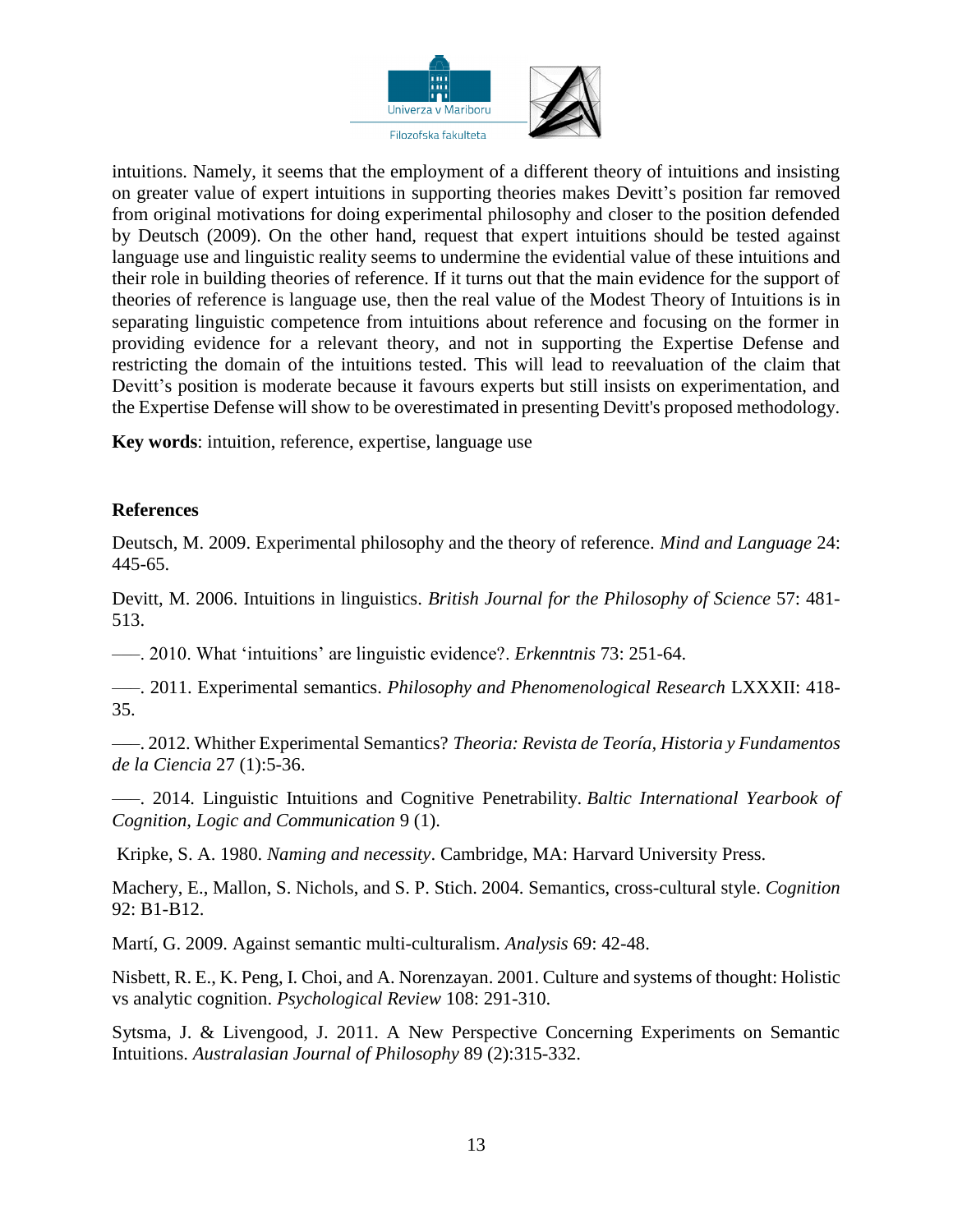

### *Andrej Jandrić, University of Belgrade*

### **Rigid Application, Theoretical Identifications and Metaphysical Necessity**

Saul Kripke introduced the notion of rigid designation for singular terms: a singular term is a rigid designator iff it designates the same object in every possible world in which it exists, and does not designate any other object in possible worlds in which the object does not exist. He used the notion to disprove the description theory of meaning for names, and to argue that true identity statements with rigid designators ('Hesperus is Phosphorus', 'Tully is Cicero') are necessarily true, although we learned about their truth only a posteriori. Kripke proceeded to apply the notion to general terms for natural kinds ('tiger', 'cat'), stuffs ('water', 'gold') and phenomena ('lightning', 'heat'), and claimed that true theoretical identifications with rigid general terms ('Water is  $H_2O'$ , 'Cats are animals') are also necessary a posteriori truths. Michael Devitt pointed out that, regardless of whether general terms are taken to designate their extensions or abstract entities, rigid designation cannot single out the terms Kripke considered rigid. Devitt suggested that, in the case of general terms, rigid designation should be replaced with a notion of rigid application: a general term is a rigid applier iff it is such that if it applies to an object in any possible world, it applies to that object in every world in which the object exists. However, Scott Soames argued that rigid application cannot underwrite the necessity of true theoretical identifications with rigid appliers. In my presentation, I will first show that necessitism, i.e. a claim that necessarily everything which exists necessarily exists, is both necessary and sufficient to bridge the gap between rigid application and metaphysical necessity. I will then argue that since Kripke conceives metaphysical necessity as grounded in essences, and since rigid appliers are general terms which stand for essential properties, it is only natural to expect that true theoretical identifications with rigid appliers are metaphysically necessary  $-$  indeed. I will suggest that we should understand this connection between rigid application and necessity as partly constitutive of our notion of metaphysical necessity. The moral we should draw from this reorientation is that metaphysical necessity, as Kripke envisaged it, validates necessitism.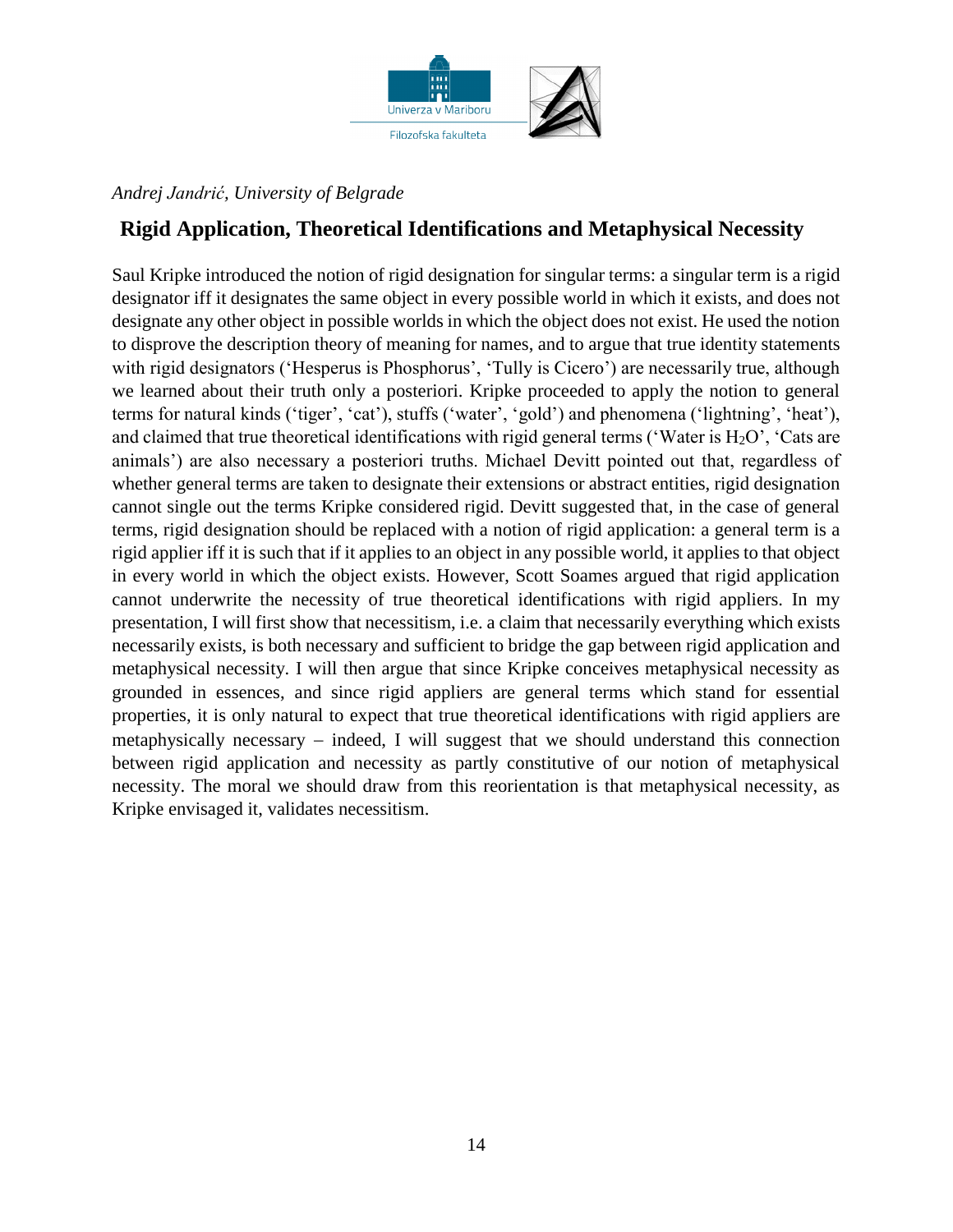

*Bojan Borstner and Tadej Todorović, University of Maribor*

# **An Old Dispute On Properties**

Our general starting point is: what are philosophical problems?

Russell's proposal: those problems to which, at present, no definite answer can be given remain to form the residue that is called philosophy.

Rescher's idea: the constitution of a philosophical agenda cannot be separated from positiontaking in substantive philosophical matters.

There is an old problem tackled in philosophy that goes back to at least Plato: One Over Many. Is it really the problem in philosophy?

Yes – David Armstrong.

No – Michael Devitt (Quine).

Is there a way out, and who is on the right track?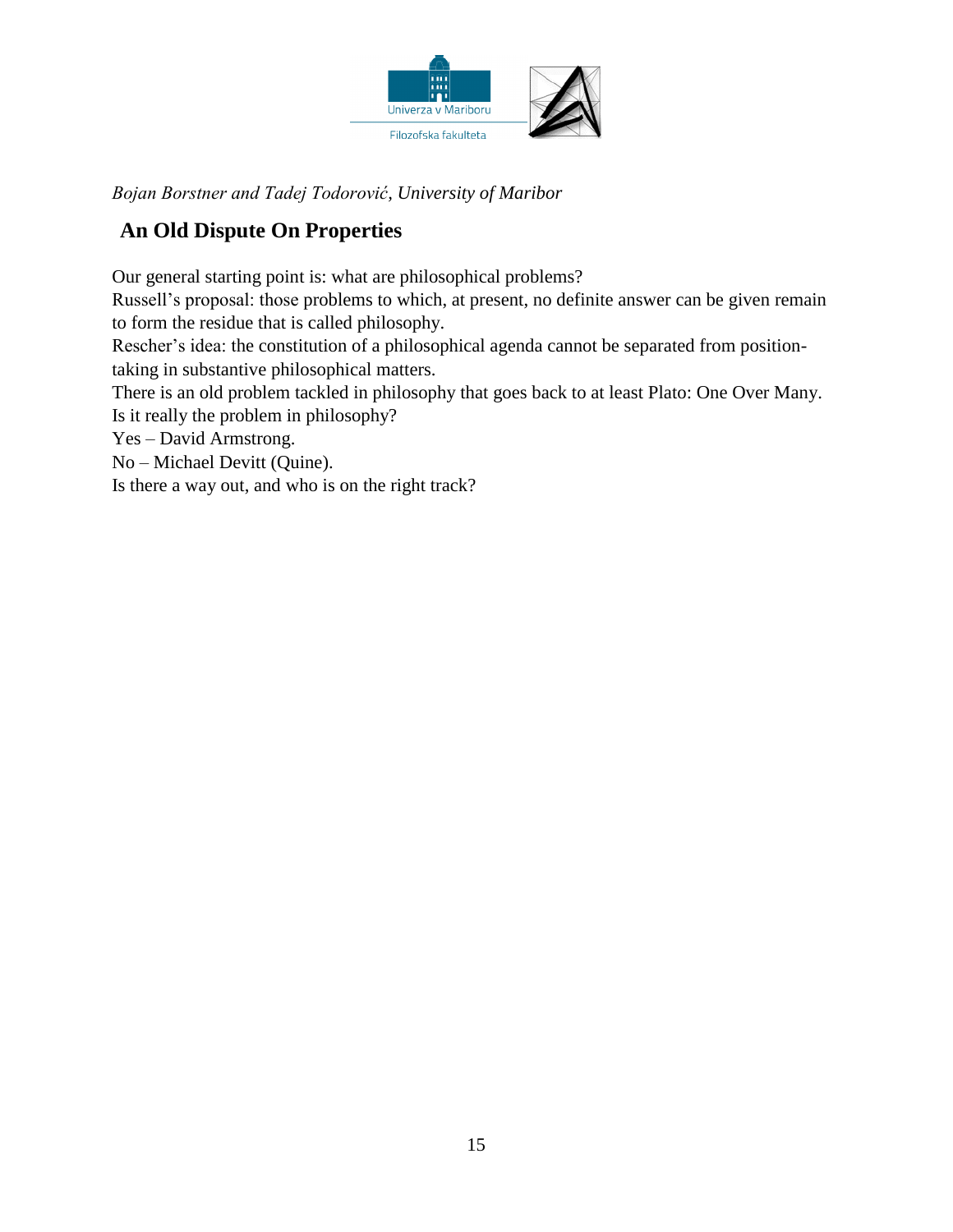#### *Zbornik povzetkov* **Devitt's 80th: Many Faces of Philosophy** – *abstracts booklet*

Izdala: Oddelek za filozofijo, Filozofska fakulteta, Univerza v Mariboru *in* Društvo za analitično filozofijo in filozofijo znanosti, maj 2018

#### *Odgovorni za organizacijo simpozija:*

Bojan Borstner Smiljana Gartner Tadej Todorović

**Univerza v Mariboru/University of Maribor Filozofska fakulteta/Faculty of Arts Oddelek za filozofijo/Department of Philosophy**

http://www.ff.um.si/oddelki/filozofija/

**Koroška cesta 160 2000 Maribor Slovenija/Slovenia**

**Društvo za analitično filozofijo in filozofijo znanosti/Slovenian Society for Analytic Philosophy**

http://daf.splet.arnes.si/

**Aškerčeva 2 1000 Ljubljana Slovenija/Slovenia**



Filozofska fakulteta